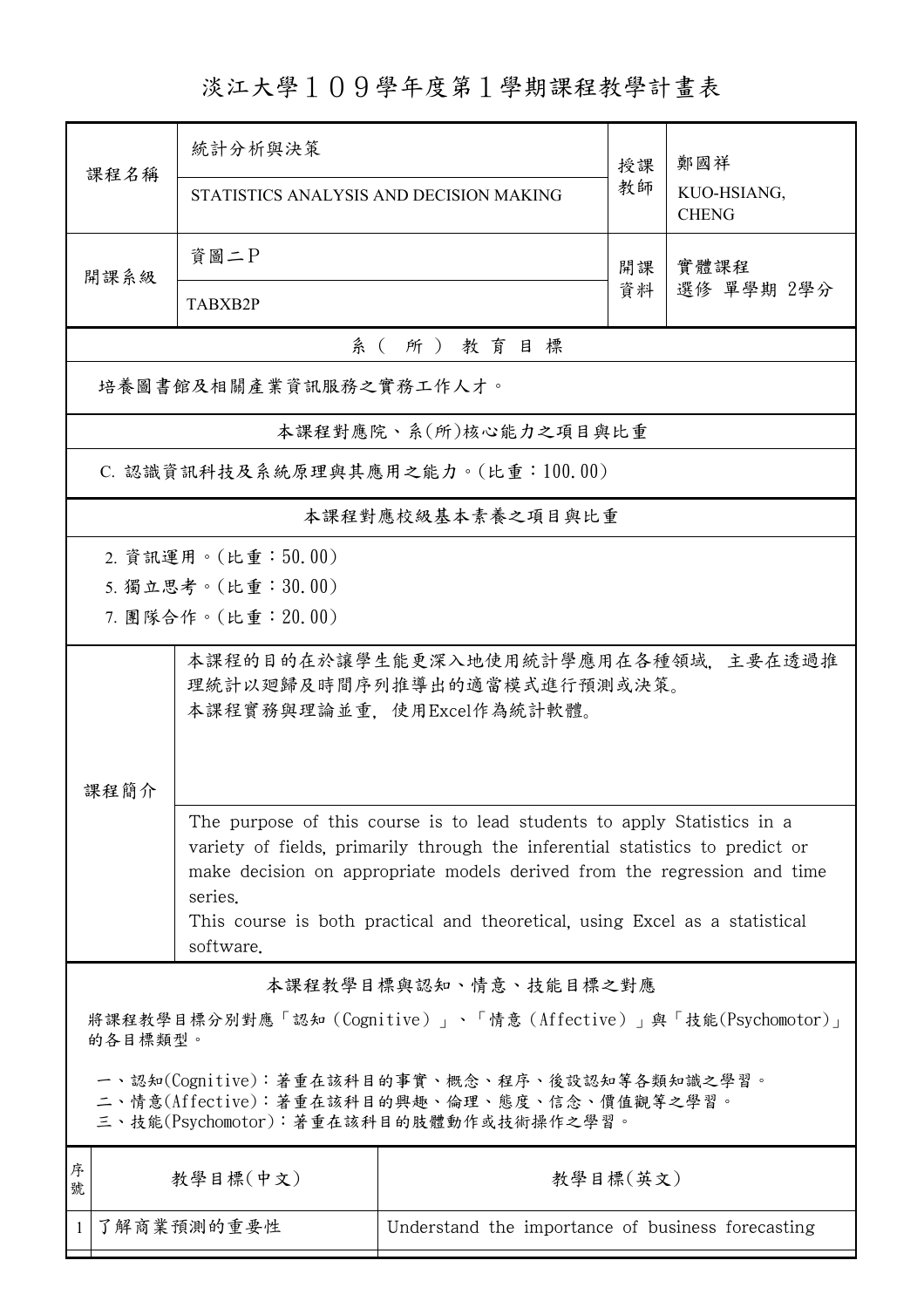| $\overline{2}$ | 具有廻歸及時間序列分析資料的能<br>力       |                        |            | Ability to analyze data using regression and time<br>series |                                     |  |  |  |  |
|----------------|----------------------------|------------------------|------------|-------------------------------------------------------------|-------------------------------------|--|--|--|--|
| 3 <sup>1</sup> | 會建立預測模式                    |                        |            | Build forecasting models                                    |                                     |  |  |  |  |
| 4              | 具預測未來變化或進行決策的能力            |                        |            | Ability to forecast future changes or make decisions        |                                     |  |  |  |  |
|                |                            |                        |            | 教學目標之目標類型、核心能力、基本素養教學方法與評量方式                                |                                     |  |  |  |  |
| 序號             | 目標類型                       | 院、系 $(\kappa)$<br>核心能力 | 校級<br>基本素養 | 教學方法                                                        | 評量方式                                |  |  |  |  |
| $\mathbf{1}$   | 認知                         | $\mathcal{C}$          | 257        | 講述、討論                                                       | 作業、實作                               |  |  |  |  |
| 2              | 認知                         | $\mathcal{C}$          | 257        | 講述、討論                                                       | 作業、討論(含課<br>堂、線上)、實作                |  |  |  |  |
| 3              | 認知                         | $\mathcal{C}$          | 257        | 講述、討論、實作                                                    | 作業、討論(含課<br>堂、線上)、實作                |  |  |  |  |
| $\overline{4}$ | 認知                         | $\mathcal{C}$          | 257        | 講述、討論、實作                                                    | 作業、討論(含課<br>堂、線上)、實作、報<br>告(含口頭、書面) |  |  |  |  |
|                | 授課進度表                      |                        |            |                                                             |                                     |  |  |  |  |
| 週<br>欤         | 日期起訖                       |                        |            | 內 容 (Subject/Topics)                                        | 備註                                  |  |  |  |  |
| $\mathbf{1}$   | $109/09/14$ ~<br>109/09/20 | 課程簡介                   |            |                                                             |                                     |  |  |  |  |
| $\overline{2}$ | $109/09/21$ ~<br>109/09/27 | 敘述統計重點複習               |            |                                                             |                                     |  |  |  |  |
| 3              | $109/09/28$ ~<br>109/10/04 | 估計I                    |            |                                                             |                                     |  |  |  |  |
| 4              | $109/10/05$ ~<br>109/10/11 | 估計II                   |            |                                                             |                                     |  |  |  |  |
| 5              | $109/10/12$ ~<br>109/10/18 | 假說檢定I                  |            |                                                             |                                     |  |  |  |  |
| 6              | $109/10/19$ ~<br>109/10/25 | 假說檢定II                 |            |                                                             |                                     |  |  |  |  |
| 7              | $109/10/26$ ~<br>109/11/01 | 假說檢定III                |            |                                                             |                                     |  |  |  |  |
| 8              | $109/11/02$ ~<br>109/11/08 | 簡單廻歸分析I                |            |                                                             |                                     |  |  |  |  |
| 9              | $109/11/09$ ~<br>109/11/15 | 簡單廻歸分析II               |            |                                                             |                                     |  |  |  |  |
| 10             | $109/11/16$ ~<br>109/11/22 | 期中考試週                  |            |                                                             |                                     |  |  |  |  |
| 11             | $109/11/23$ ~<br>109/11/29 |                        | 簡單廻歸分析III  |                                                             |                                     |  |  |  |  |
| 12             | $109/11/30$ ~<br>109/12/06 | 複廻歸分析I                 |            |                                                             |                                     |  |  |  |  |
| 13             | $109/12/07$ ~<br>109/12/13 | 複廻歸分析II                |            |                                                             |                                     |  |  |  |  |
| 14             | $109/12/14$ ~<br>109/12/20 | 複廻歸分析III               |            |                                                             |                                     |  |  |  |  |